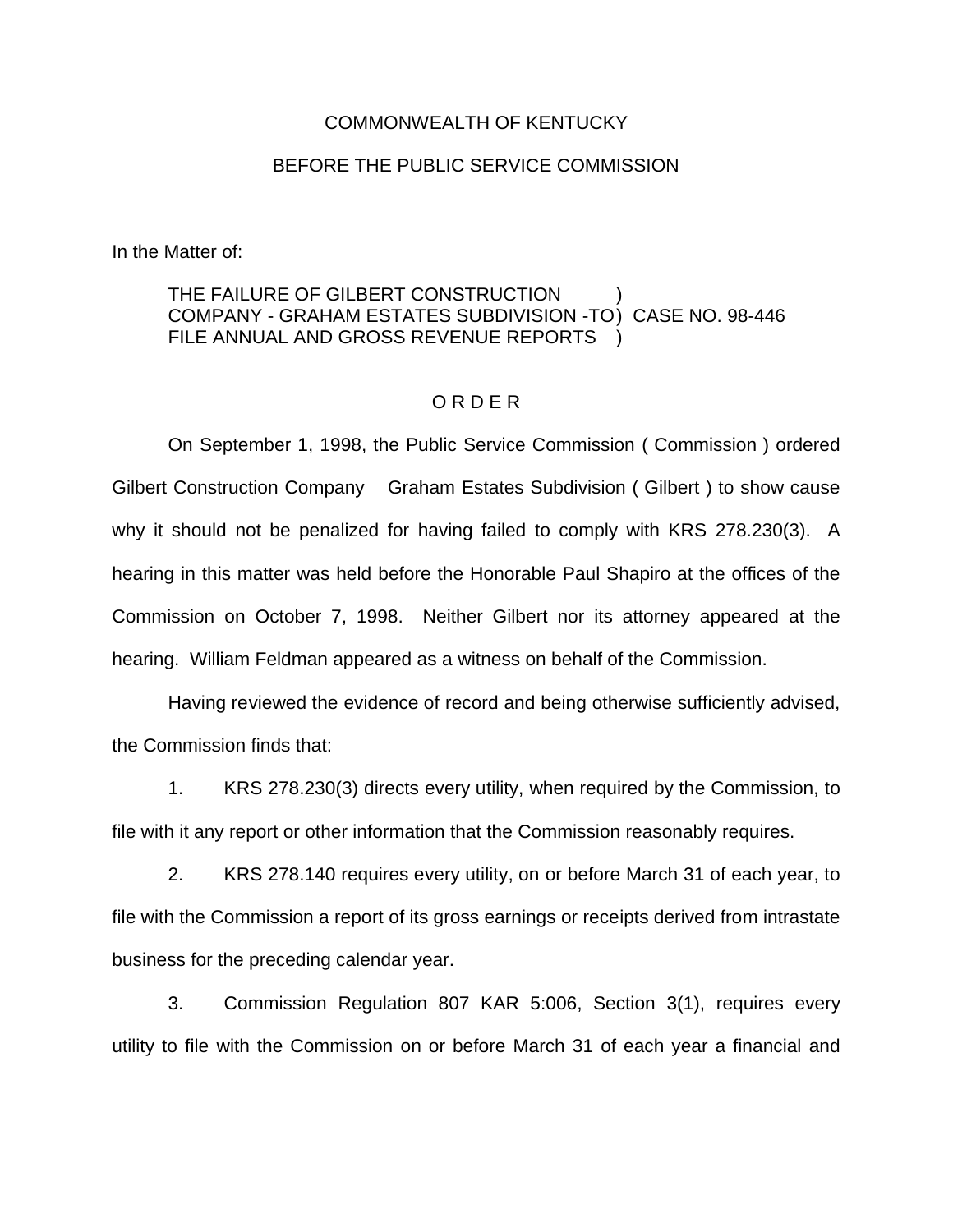statistical report of its utility operations for the preceding calendar year on forms furnished by the Commission.

4. The required forms were timely mailed by the Commission to the utility along with a transmittal letter informing the utility of the deadline for filing the reports.

5. As of the date of this Order, neither the gross revenue report nor the annual report for calendar year 1997 has been filed by Gilbert.

6. KRS 278.990(1) provides that if any utility willfully violates any of the provisions of KRS Chapter 278 or any regulation promulgated thereunder it shall be subject to a civil penalty to be assessed by the Commission for each offense not less than \$25.00 nor more than \$2,500.

7. Gilbert has willfully failed to comply with KRS 278.230(3).

8. Gilbert should be assessed a penalty of \$250 for its willful failure to comply with KRS 278.230(3).

IT IS THEREFORE ORDERED that:

1. Gilbert is assessed a penalty of \$250.00 for its willful violation of KRS 278.230(3).

2. Gilbert shall pay the assessed penalty within 20 days of the date of this Order. Payment shall be made by certified check or money order made payable to Treasurer, Commonwealth of Kentucky and shall be mailed or delivered to the Office of General Counsel, Public Service Commission of Kentucky, 730 Schenkel Lane, P.O. Box 615, Frankfort, Kentucky 40602.

-2-